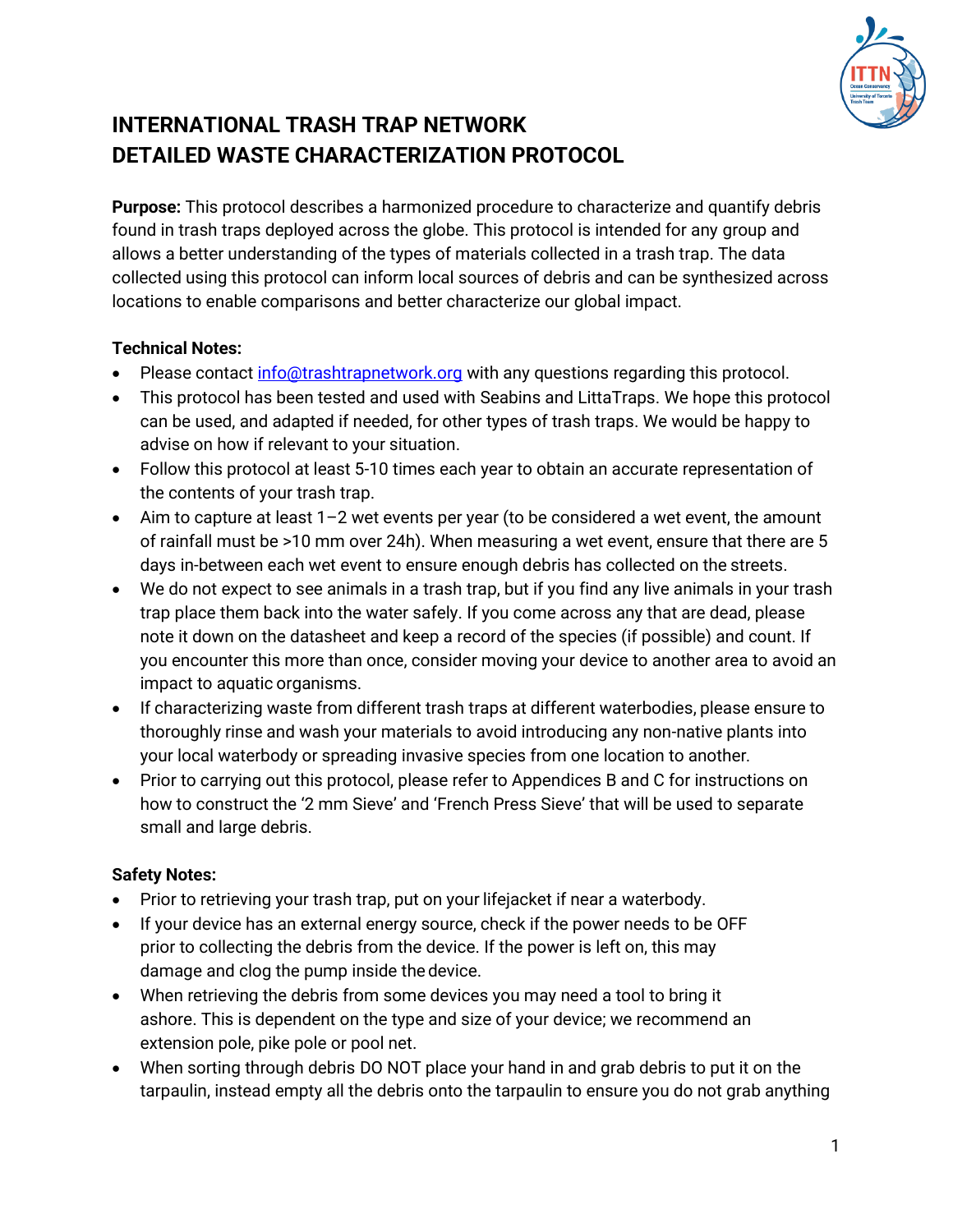

unexpectedly.

- Wear gloves while sorting through the debris and be cautious when submerging arm into 5 gallon bucket (wear elbow-high gloves for this).
- If dangerous materials are found, dispose of these items with care; e.g., a used syringe should be placed in a labelled sharps container to safely store them for proper disposal.

#### **Materials**

#### **Safety Equipment**

| <b>Item</b>             | <b>Recommended Materials</b>      | <b>Notes</b>                                                                                   |
|-------------------------|-----------------------------------|------------------------------------------------------------------------------------------------|
| Life jacket             | No specific type required         |                                                                                                |
| Gloves                  | Gardening or dishwashing gloves   | Strong and reusable.<br>Enable protection from sharp<br>debris.                                |
| <b>Sharps Container</b> | Yogurt container or butter tub    | Any plastic container with a<br>secure lid<br>Must be clearly labelled as<br>'Sharps'          |
| <b>Extension pole</b>   | Extension pole or pike pole       | Requirement dependent on<br>type of trash trap<br>Used to retrieve trash trap from<br>waterway |
| Weather<br>precautions  | Sunscreen, water, hat, sunglasses |                                                                                                |
| <b>First Aid Kit</b>    | No specific type required         |                                                                                                |

#### **Waste Characterization**

| Item                   | <b>Recommended Materials</b>         | <b>Notes</b>                |
|------------------------|--------------------------------------|-----------------------------|
| Copy of detailed       | Find a copy on                       |                             |
| waste                  | https://oceanconservancy.org/ittn    |                             |
| characterization       |                                      |                             |
| protocol               |                                      |                             |
| Clipboard              | No specific type required            |                             |
| <b>Datasheets</b>      | Find a copy on                       |                             |
|                        | https://oceanconservancy.org/ittn;   |                             |
|                        | print on waterproof paper            |                             |
| Trash scale            | Luggage or fish scale                | Requires a hook or clasp to |
|                        | i.e., https://www.walmart.com/ip/N1- | hold the catch bag          |
|                        | Digital-Hanging-Luggage-Scale-       | Allows for measurement in   |
|                        | Portable-Handheld-Baggage-Scale-88-  | Kilograms                   |
|                        | Pounds-2-Pack-New/377710866          |                             |
| Digital Kitchen        | No specific type required            | Allows for measurement to 2 |
| scale                  |                                      | decimal places              |
| $\geq$ 1-gallon Ziploc | No specific type required            | Pre-weigh prior to waste    |
| bags or trash bag      |                                      | characterization            |
| for large debris       |                                      |                             |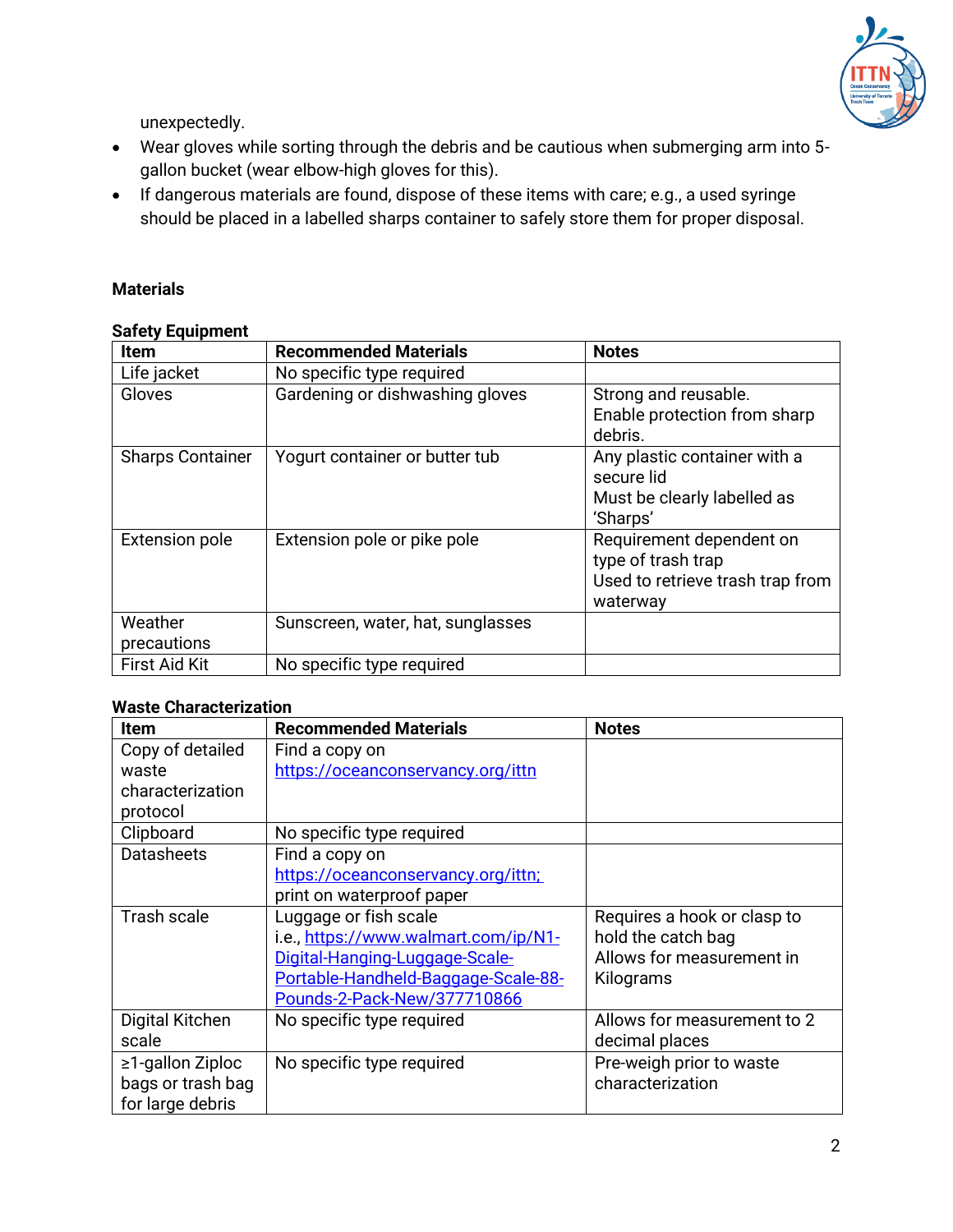

| ≥1 clean small<br>bag, container, or<br>jar for small | No specific type required                                                                                                                   | Pre-weigh prior to waste<br>characterization                             |
|-------------------------------------------------------|---------------------------------------------------------------------------------------------------------------------------------------------|--------------------------------------------------------------------------|
| debris                                                |                                                                                                                                             |                                                                          |
| Pencil/Pen                                            | No specific type required                                                                                                                   |                                                                          |
| Labelling tape                                        | <i>i.e.</i> ,<br>https://www.staples.ca/products/2858<br>950-en-general-purpose-masking-tape-<br>203-beige-12mm-x-55m                       |                                                                          |
| Squirt bottle(s)                                      | <i>i.e.</i> ,<br>https://www.walmart.com/ip/250mL-<br>Right-Angle-Bent-Tip-Plastic-Liquid-<br>Storage-Squeeze-Bottle-<br>Dispenser/52292754 |                                                                          |
| Digital camera or<br>cell phone<br>camera             | No specific type required                                                                                                                   |                                                                          |
| 2 x Tweezers                                          | No specific type required                                                                                                                   | Used for sorting and handling<br>small debris                            |
| Metal spoon                                           | No specific type required                                                                                                                   |                                                                          |
| Tarpaulin                                             | <i>i.e.</i> ,<br>https://www.canadiantire.ca/en/pdp/li<br>ght-duty-poly-tarp-9-x-12-ft-<br>0405030p.html#srp                                |                                                                          |
| Garbage bags                                          | No specific type required                                                                                                                   | Large and strong enough to<br>hold debris collected by the<br>trash trap |
| Hose & Water<br>Source                                | No specific type required                                                                                                                   |                                                                          |

# **Sieve Construction (2mm and French-press style)**

| Item           | <b>Recommended Materials</b>        | <b>Notes</b>                     |
|----------------|-------------------------------------|----------------------------------|
| Frame          | Plastic tub, box sieve for soil, or | If using a plastic tub or box    |
|                | wooden lumber, i.e.,                | sieve, you will cut out the      |
|                | https://www.amazon.ca/qp/product/B  | bottom and replace with 2mm      |
|                | 000TAOYRQ?pf_rd_r=SVQXWDKT2KHX      | mesh.                            |
|                | ZVRJ72GG&pf_rd_p=b84b7a33-3e6c-     | If using wood, you will create a |
|                | 498a-8674-                          | frame from four pieces of        |
|                | 6a34958d31c1&pd_rd_r=27b66e37-      | lumber.                          |
|                | 509b-46bb-9c19-                     |                                  |
|                | 879f263afeba&pd_rd_w=K7KoW&pd_rd    |                                  |
|                | <u>_wg=2F1Tv&amp;ref_=pd_gw_unk</u> |                                  |
| Hardware Cloth | i.e. https://www.amazon.com/Woven-  | 2mm mesh size                    |
|                | X60cm-Coarse-gauze-                 |                                  |
|                | Stainless/dp/B01N4RCHFU/ref=sr_1_2  |                                  |
|                | ?keywords=2mm&gid=1638831821&s=i    |                                  |
|                | ndustrial&sr=1-2                    |                                  |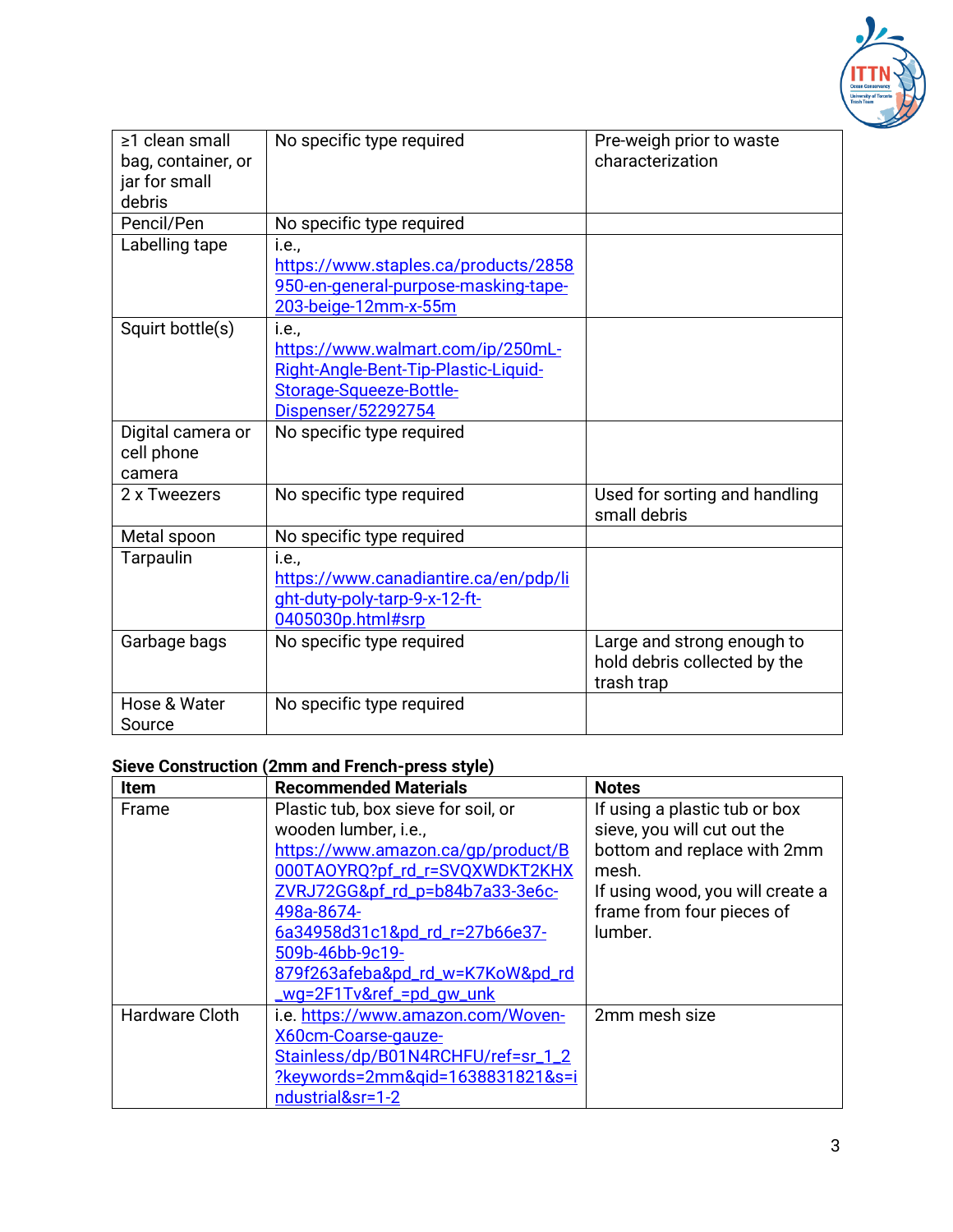

| <b>Painters Bucket</b> | i.e.,                                  | Approx. 20L and/or 30cm                   |
|------------------------|----------------------------------------|-------------------------------------------|
|                        | https://www.homedepot.ca/product/e-    | diameter.                                 |
|                        | hofmann-plastics-19I-5-gallon-         |                                           |
|                        | graduated-measuring-                   |                                           |
|                        | bucket/1000784935?rrec=true            |                                           |
| Wire mesh              | i.e.,                                  | Approx. 3 cm mesh size                    |
|                        | https://www.homehardware.ca/en/1-x-    |                                           |
|                        | 1-x-24-x-15-16ga-galvanized-welded-    |                                           |
|                        | fence/p/5422432?gclid=CjwKCAjw9LS      |                                           |
|                        | SBhBsEiwAKtf0n_o0z7TGvO_aBxdj60U       |                                           |
|                        | E_XoflCbZWkWveIXKOtQwhGCnoGaf_         |                                           |
|                        | mMmORoC2NQQAvD_BwE&gclsrc=aw.          |                                           |
|                        | $\mathsf{ds}$                          |                                           |
| <b>Cabinet Pull</b>    | i.e.,                                  | 3 inches long                             |
|                        | https://www.homedepot.ca/product/ric   |                                           |
|                        | helieu-roosevelt-collection-3-in-76-2- |                                           |
|                        | mm-center-to-center-matte-black-       |                                           |
|                        | contemporary-cabinet-pull/1001004650   |                                           |
| Door Jamb              | i.e.,                                  | Alternatively, can use a window           |
|                        | https://www.homedepot.ca/product/m-    | seal                                      |
|                        | d-building-products-1-inch-x-81-inch-  | Must be flexible, approximately           |
|                        | premium-door-jamb-replacement-seal-    | 100cm size.                               |
|                        | brown/1001120736                       |                                           |
| Wood                   | No specific type required              | Strip approximately 12 inches x<br>1 inch |
| Tin snips              | No specific type required              | Wire cutters or similar tools are         |
|                        |                                        | also appropriate                          |
| Hacksaw                | No specific type required              | Miter saw or similar tools are            |
|                        |                                        | also appropriate                          |
| Duct Tape              | No specific type required              | Any adhesive to join the mesh             |
|                        |                                        | to the frame (e.g. staple gun,            |
|                        |                                        | screws, tape, glue).                      |
| Drill                  | No specific type required              | Screwdriver is also appropriate           |
| <b>Exacto Knife</b>    | No specific type required              |                                           |

*See Appendices B and C for additional instructions for constructing the 2 mm sieve and French press sieve.*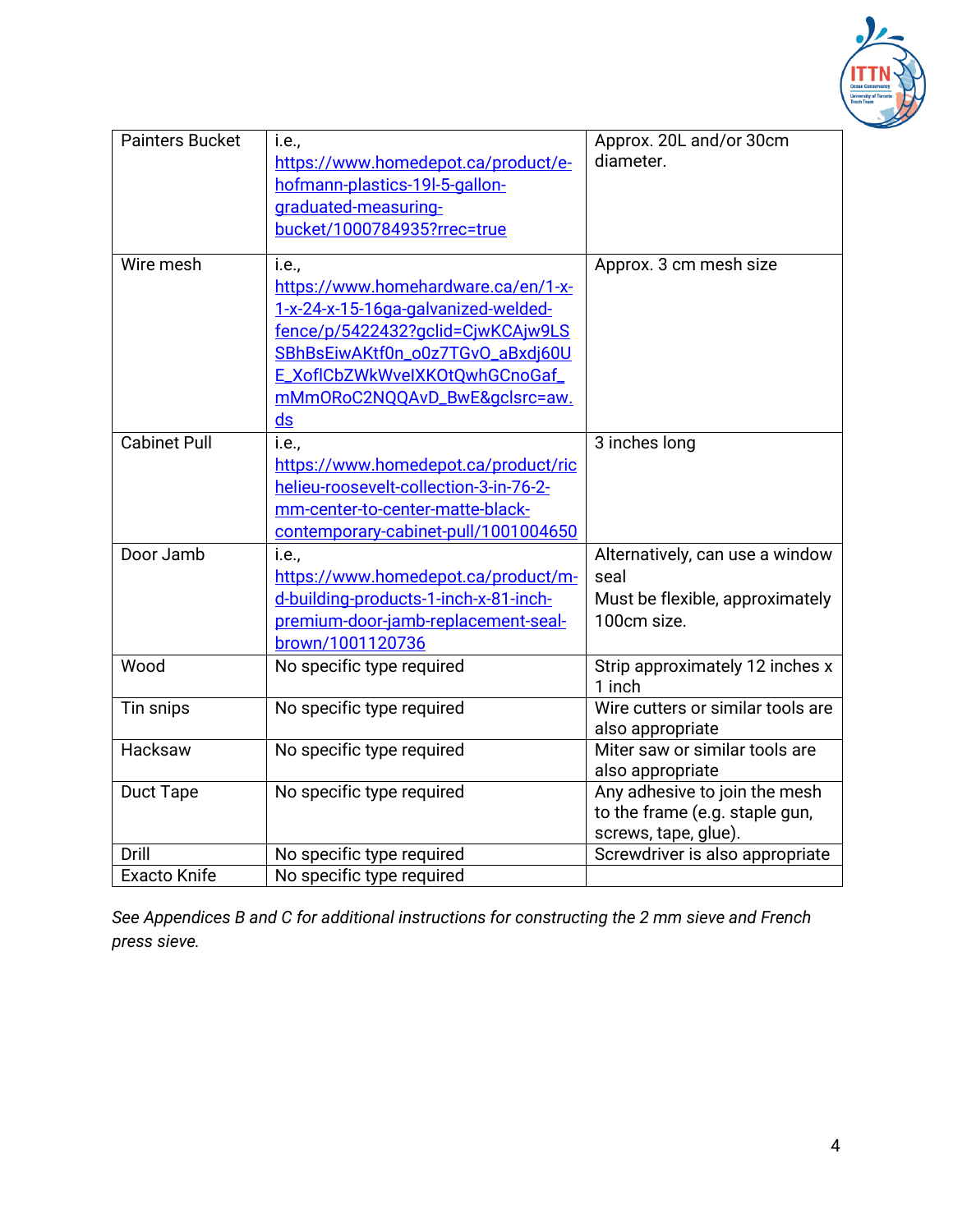#### **Procedure:**



#### **Step 1: Before collecting any debris from your Trash Capture Device**

- 1) On the paper datasheet, fill out details of your organization/affiliation, the date of trash trap retrieval, details of your trash trap and the most recent period of deployment.
- 2) Record the GPS coordinates of your site using decimal degrees (e.g., 43.642397, 79.324571). You can find this by dropping a pin using the map on your phone or google maps on your computer.
- 3) Record if the trash trap captured a "wet event" during the most recent period of deployment. To be considered a wet event, the amount of rainfall must be >10 mm over a 24-hour period. This information is usually available on government weather websites and/or weather apps.
- 4) Record the wind and weather conditions at the time of retrieval.
- 5) Pre-weigh the empty Ziploc or garbage bags (for large debris) and small jar/container without the lid (for small debris) using the kitchen scale and record the empty weights on the datasheet in **grams.** Label each container with the location, trash trap ID (if applicable), Time, Date, and your initials. Label the Ziplocs as "large debris" and the small container as "small debris". Depending on how full your trash trap is, you may need multiple bags and containers. In this case, you label all the Ziplocs and containers with the same information, if they contain debris from the same device.
- 6) Ensure you are wearing gloves before handling debris.
- 7) Place the tarpaulin down on the area you will be sorting through debris.

#### **Step 2: Weigh the debris within the Trash Capture Device**

- 1) If your trash trap is externally powered, turn off the power to prevent damage to the device while removing it.
- 2) Retrieve your trash trap from its deployment location. Some devices may require a tool to bring it ashore (e.g., an extension pole). Beware while extracting the device that if it is full to the brim it can become very heavy, and lifting may require two people.
- 3) Once the device is retrieved, shake it to remove most of thewater.
- 4) Record how full your device is (empty, quarter full, half full, full to the brim).
- 5) Take a picture of the contents caught in your device and ensure that the photograph clearly indicates how full the device is.
- 6) Weigh the catch bag full of debris using the luggage scale. Ensure to record the measurement in **kilograms**. If the compartment where the debris is stored in the device is non-detachable, empty the contents into a garbage bag and weigh the bag and debris together.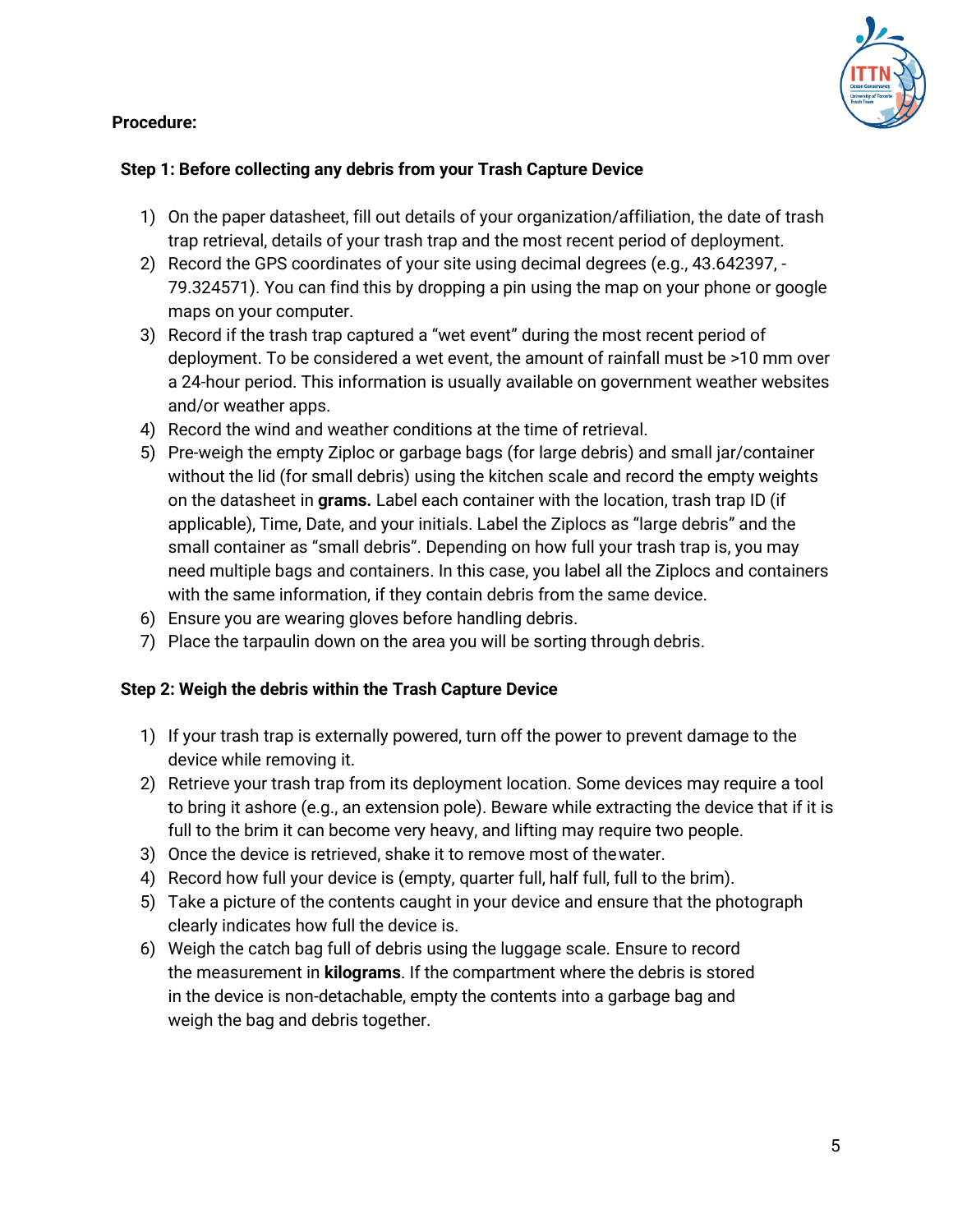

## **Step 3: Quantify and characterize the large anthropogenic debris (>3 cm)**

- 1) Attach the hose to a water source.
- 2) After weighing the catch bag with debris inside, empty the contents onto the tarpaulin. Depending on how compact the debris is, you may have to help guide the material out using your hands (wear gloves). When the bulk of the material is removed, hold the catch bag upside down and shake it three times over the tarpaulin to remove any debris stuck to the insides.
- 3) Weigh the empty catch bag/garbage bag and record this in **kilograms** on the datasheet.
- 4) Once all the debris is laid out on the tarpaulin, take a photograph of the debris.
- 5) Quantify and characterize all large anthropogenic debris (Larger than approximately 3cm, Figure 1).
- 6) Work through the contents of the trash trap section by section to remove any large debris entangled inside. Look out for large debris that may be entrained in other organic material or other contents caught in your trash trap.
- 7) For each piece of large debris, record the material and item (e.g., plastic bottle cap, cigarette butt, plastic straw, paper receipt) on the datasheet and tally the count.
- 8) Sum the final count for all categories of large debris and record the total count on the datasheet.
- 9) After counting and characterization, rinse the large debris using the squirt bottle if it is dirty or has small debris attached to it and place all pieces of large debris in the pre-weighed Ziploc bag. If you have a lot of large debris, you may need multiple Ziploc bags.
- 10) Weigh the Ziploc bag full of large debris, and record this weight in **grams** on your datasheet.

### **Step 4: Separate the small anthropogenic debris from the natural debris**

- 1) Once all large debris has been quantified, characterized, and removed, take two large handfuls of the left-over contents caught by your trash trap and place at the bottom of the 5-gallon bucket.
- 2) Place the hose inside the bucket with the contents inside and turn it on at a high pressure.
- 3) Begin filling up the 5-gallon bucket, spraying down the contents in a circular motion while doing so until the bucket is just over ¾ full. This will allow the contents to loosen up and release any small debris entangled inside the organic matter.

*NOTE: If sharp/dangerous materials are seen floating in the bucket, dispose of them immediately (and log it on your datasheet if anthropogenic). If there are any large*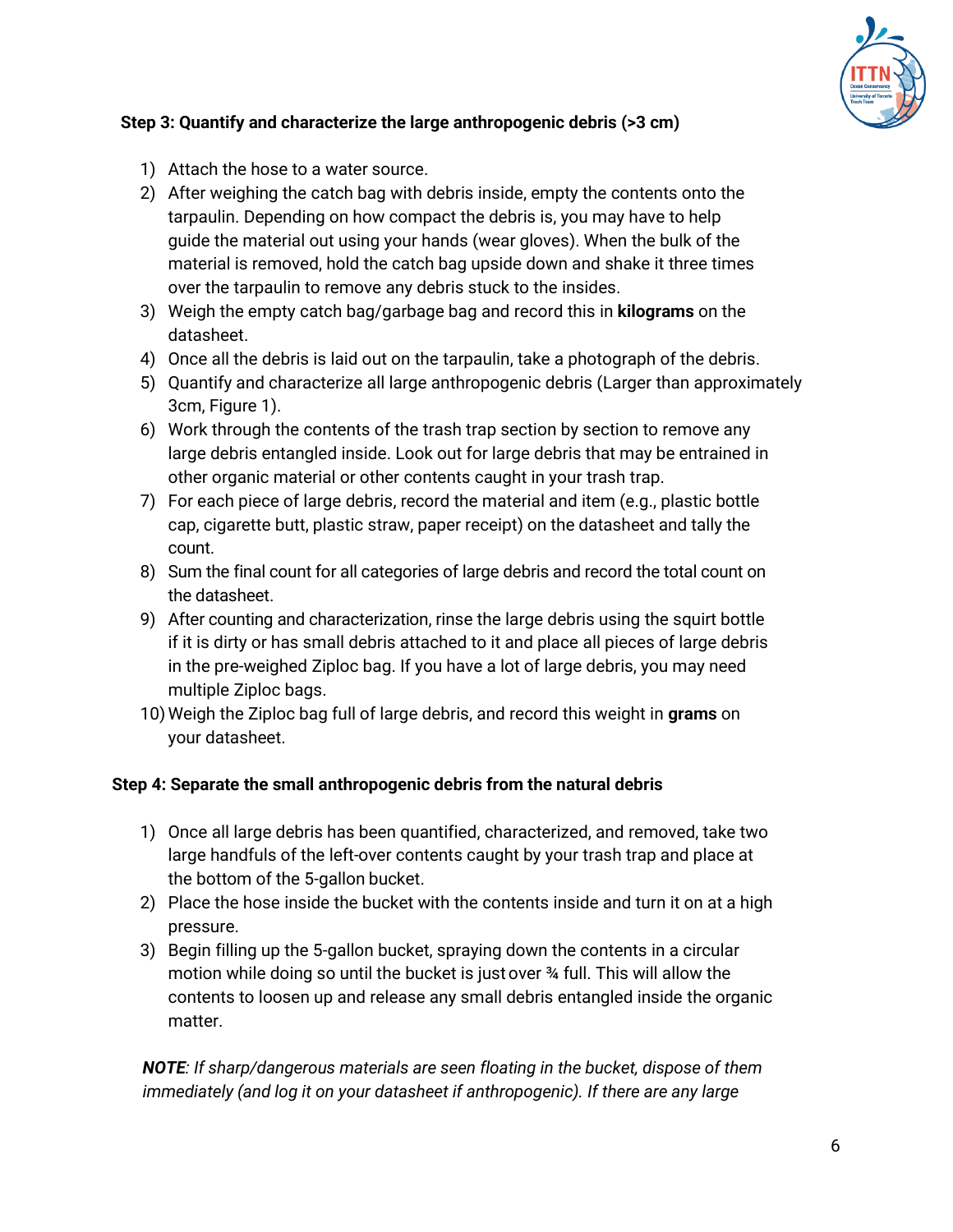

*natural debris that can be easily removed without removing any anthropogenic material, e.g., sticks or branches floating at the top of the bucket, remove them and rinse the surface of each piece into the bucket. Leave the rest of the plant material/natural debris such as algae in the bucket.*

- 4) Let the water settle for about 1 minute to allow small debris to float to the surface.
- 5) If there are any large pieces of debris found floating that were missed in the initial removal, place them in your large debris Ziploc bag and add them to your counts on the datasheet.
- 6) Place the 28 cm diameter circular French-press style sieve into the bucket and slowly push it down toward the bottom of the bucket, to wherever it becomes stuck.
- 7) Wait for another minute or so to allow the small debris to resurface through the sieve while the remaining contents or materials are bound to the bottom of the bucket.
- 8) Place the 2 mm sieve on the ground and with the French-press style 28 cm diameter sieve still inside the bucket, slowly pour the contents of the bucket through the 2 mm sieve, avoid any splashing as this will cause small debris to be lost from the sample. Pour until the bucket is empty.
- 9) Once the bucket is empty and all that remains are the remaining contents stuck at the bottom, repeat steps 1 - 8 twice more. In total you will rinse the 2 handfuls of material 3 times. Once triple-rinsed, remove the remaining material from the bucket and place to the side where it can later be properly disposedof.
- 10) Repeat steps  $1 9$  until you have extracted small anthropogenic debris from all organicmaterial.
- 11) Throw all extracted organic material into the garbage bin. **Do not dispose of this debris back into the water**, as some small pieces of debris will likely remain attached to the material even after 3 rinses.

### **Step 5: Quantify and characterize the small anthropogenic debris (2 mm – 3 cm)**

- 1) Now all that should remain on the 2 mm sieve are small pieces of anthropogenic debris and some small pieces of plant material/non-organic material.
- 2) Decide whether counting all the small anthropogenic debris is possible. If there are too many pieces (e.g., more than 50-100), you can subsample. If so, check Yes under 'Did you subsample?" on your datasheet and skip to step 9. If not, check No and continue to step 3.
- 3) Gather all your small pieces of debris in a pile on the 2 mm sieve. Use the metal spoon to scrape the corners and sides of the sieve.
- 4) Remove the pile from the sieve and place all small debris onto the tarpaulin.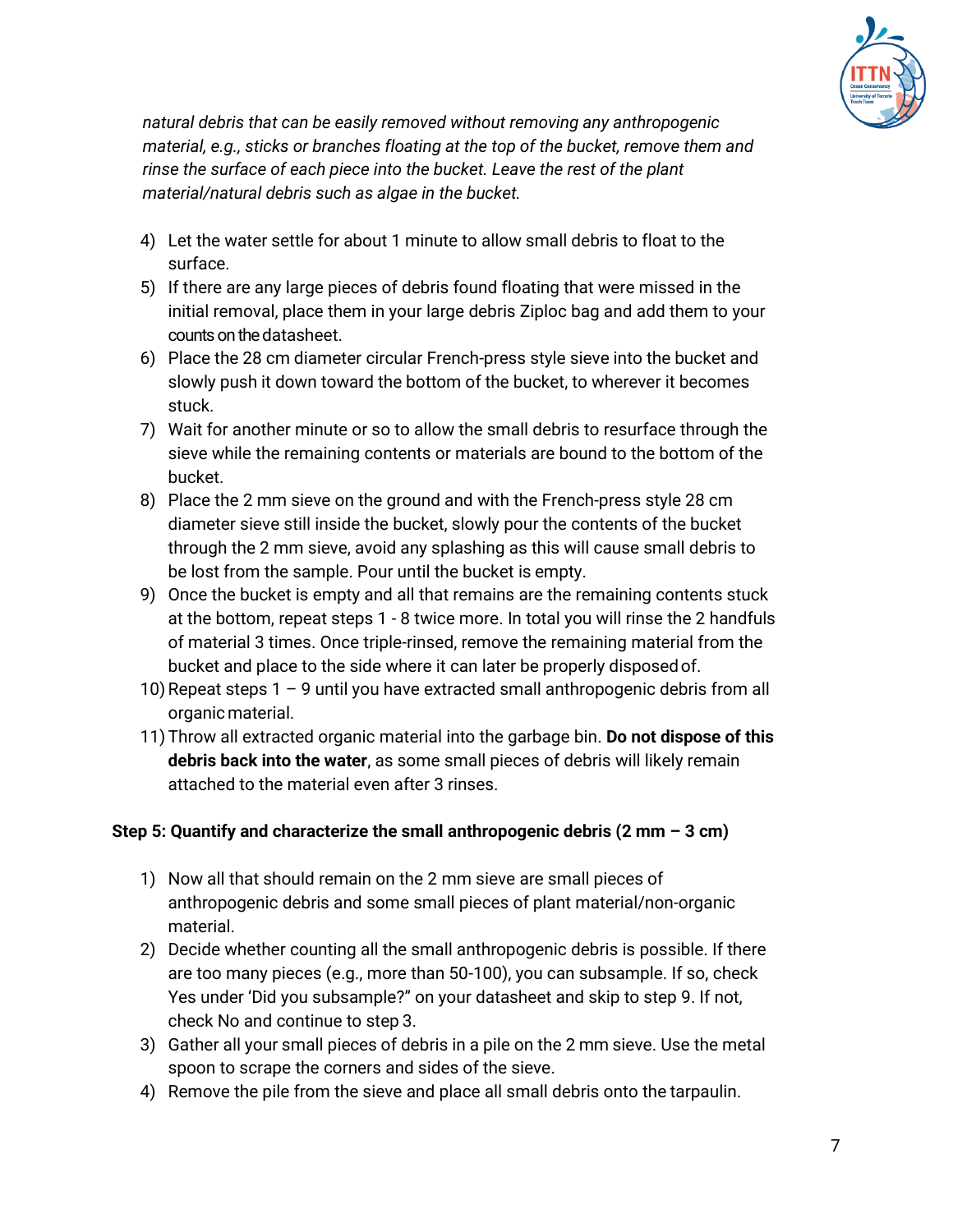

- 5) Begin to count all small pieces and tally as fragment, foam, pellet, film, or other. If tallied as other, please note what the other category is. See Table 1 and Figure 1 below to correctly identify the size and types of small pieces of debris.
- 6) Once counted and categorized, place all small anthropogenic debris in the clean pre-weighed container/jar.
- 7) Next, weigh the container/jar with the small debris inside without the lid on and record the weight **in grams** on your datasheet under "Weight of small debris in container".
- 8) Fill in the rest of your datasheet, including "Final Count" of each category, and the "Total count of small debris" which is the sum of all your final counts. Skip to step 16.
- 9) If there are too many pieces in your sieve to count (more than 50-100), check Yes under "Did you subsample" on your datasheet.
- 10) To subsample, gather all the debris in the center of the sieve into a small pile. Use the metal spoon to scrape the corners and sides of the sieve. Once it's all in a pile, divide this into four smaller equal piles.
- 11) To reduce bias, have another person pick which pile you will quantify and characterize, and this will be your subsample.
- 12) Place the subsample onto the tarpaulin and place the three remaining debris piles to the side for later disposal.
- 13)Count all small pieces and tally as a fragment, foam, pellet, film or other. If tallied as other, please note what the other category is. See Table 1 and Figure 1 below to correctly identify the size and types of small pieces of debris.
- 14)Once tallied, place all counted small anthropogenic debris into the pre-weighed container/jar. Weigh and record on your datasheet under "Weight of small debris in container". Multiply this by 4 to represent the total weight of small debris collected. Record this extrapolated number under 'Extrapolated weight of subsample" on your datasheet.
- 15) Next, multiply the final count of each type of small debris by 4 to represent the total amount of small debris collected. Record each extrapolated count on the datasheet and record the sum of extrapolated numbers from all categories under "Extrapolated total count of subsample" on your datasheet.
- 16)Place the device back into thewater/ground as per instructions for your trash trap type.

### **Step 6: Upload your data**

After all anthropogenic debris (small and large) has been weighed, counted, and characterized, transfer the data from your paper datasheets into the excel spreadsheet template provided. Send the completed spreadsheet and photographs of the retrieved trash trap and debris contents to [info@trashtrapnetwork.org.](mailto:info@trashtrapnetwork.org)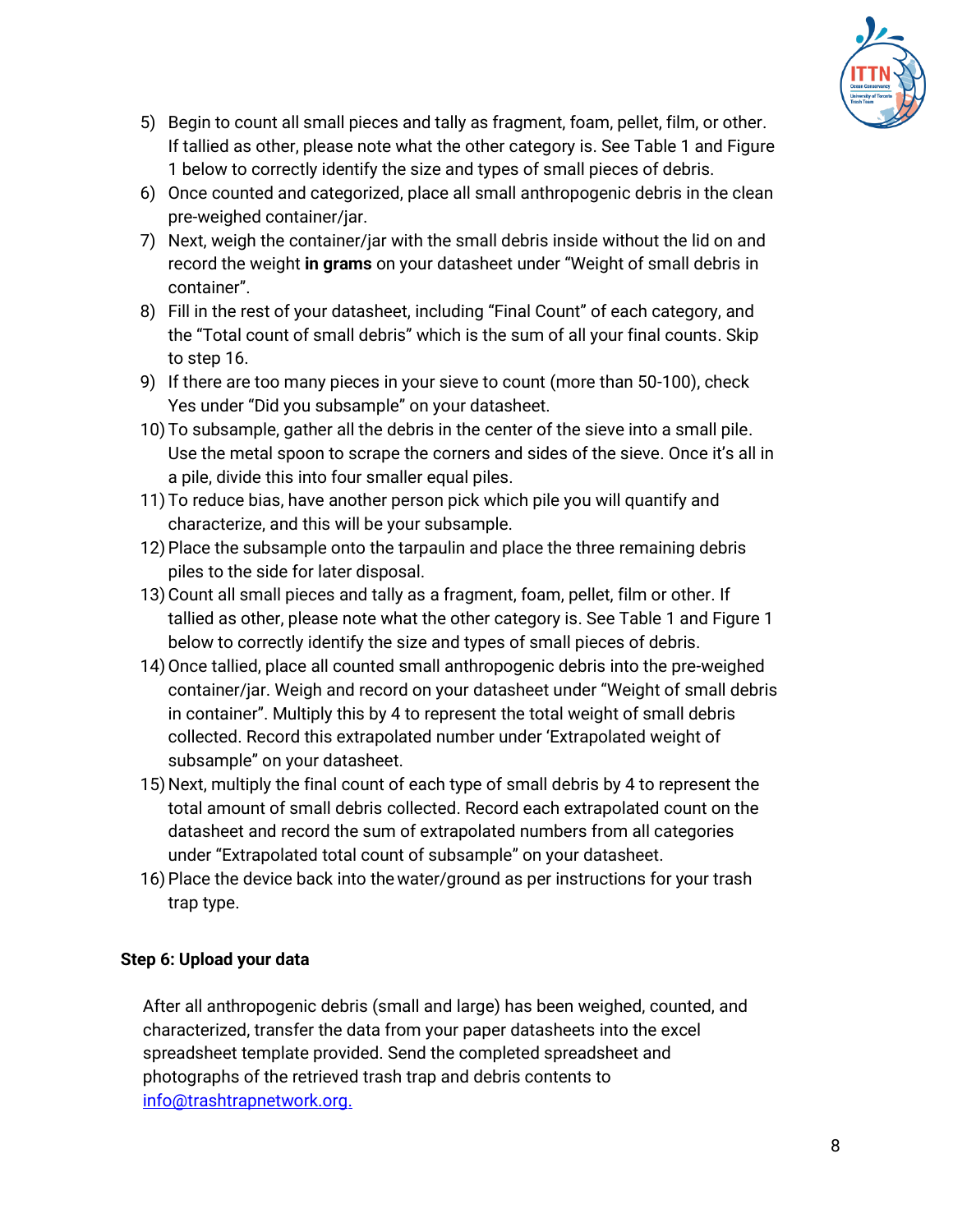

## **APPENDIX A: Categorization of large and small debris**



**Figure 1: Markers to identify between large and small debris.**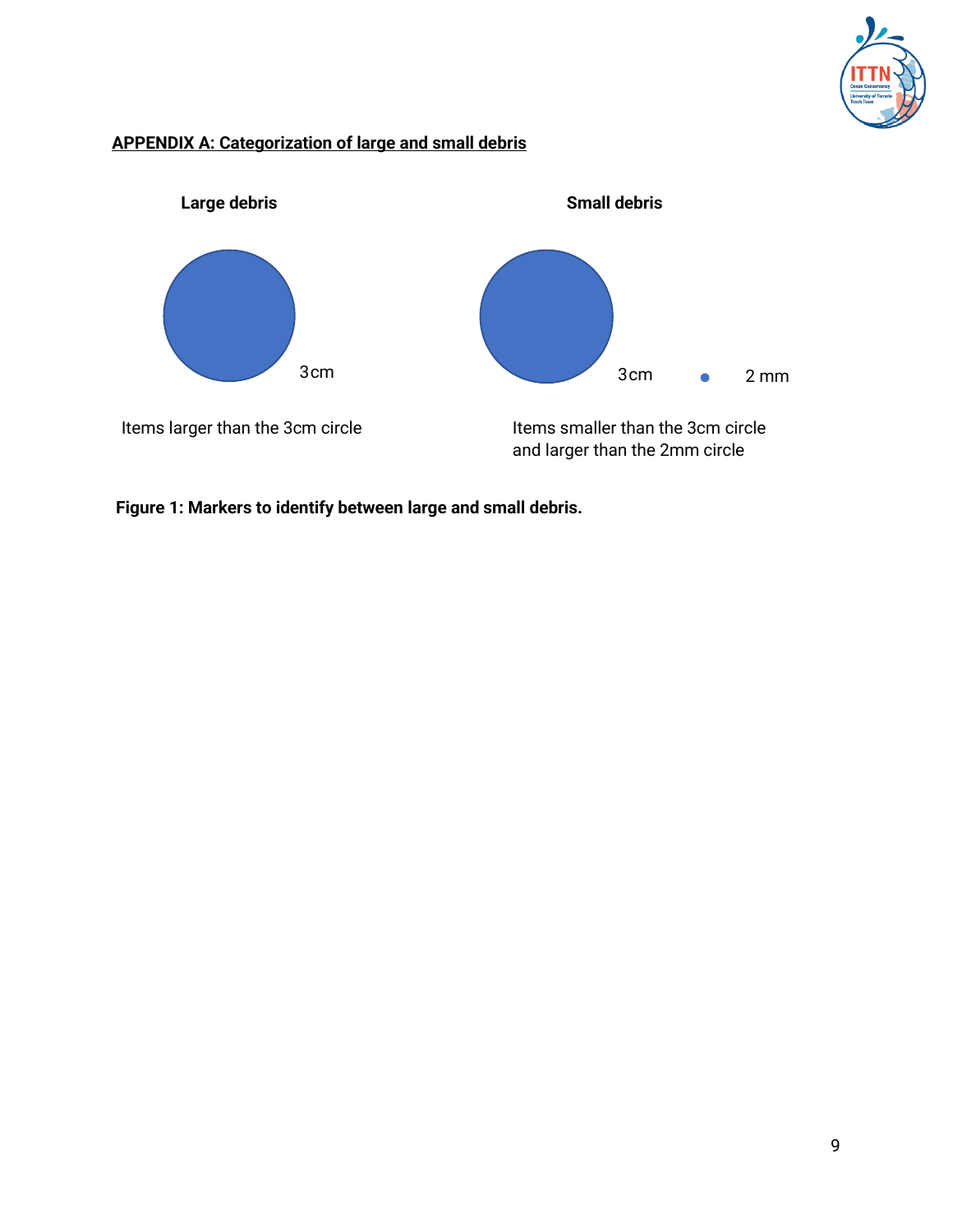

# **Table 1: Categorizing microplastics**

| <b>MICROPLASTIC</b>  | <b>DESCRIPTION</b>                                                                                                                                                                                                                                                                                                        | <b>IMAGE</b>                    |
|----------------------|---------------------------------------------------------------------------------------------------------------------------------------------------------------------------------------------------------------------------------------------------------------------------------------------------------------------------|---------------------------------|
| <b>Hard Fragment</b> | Fragments have a rigid structure and<br>sometimes irregular shape. They are<br>not always equally thick throughout<br>and can appear twisted or curled.<br>Shavings, droplets, and seams from<br>plastic manufacturing fit within this<br>category. Fragments can be any color<br>or combination of colors <sup>1</sup> . |                                 |
|                      |                                                                                                                                                                                                                                                                                                                           | Image: Kovač Viršek et al. 2016 |
| Foam                 | Foams are soft, compressible, and<br>cloud-like. They are usually white<br>and/or opaque but can be any color <sup>1</sup> .                                                                                                                                                                                              | Image: Rochman et al. 2019      |
| Pellet               | Pellets (sometimes called "nurdles")<br>are often rounded or cylindrical in<br>shape. Pellets can be any color <sup>1</sup> .                                                                                                                                                                                             | Image: Patricia Corcoran        |
| Film                 | Films are flat, thin, and malleable.<br>Films can fold or crease but do not<br>break apart easily. Films are typically<br>partially or fully transparent and are<br>found in a range of colors <sup>1</sup> .                                                                                                             | Image: Kovač Viršek et al. 2016 |

1. Rochman et al. 2019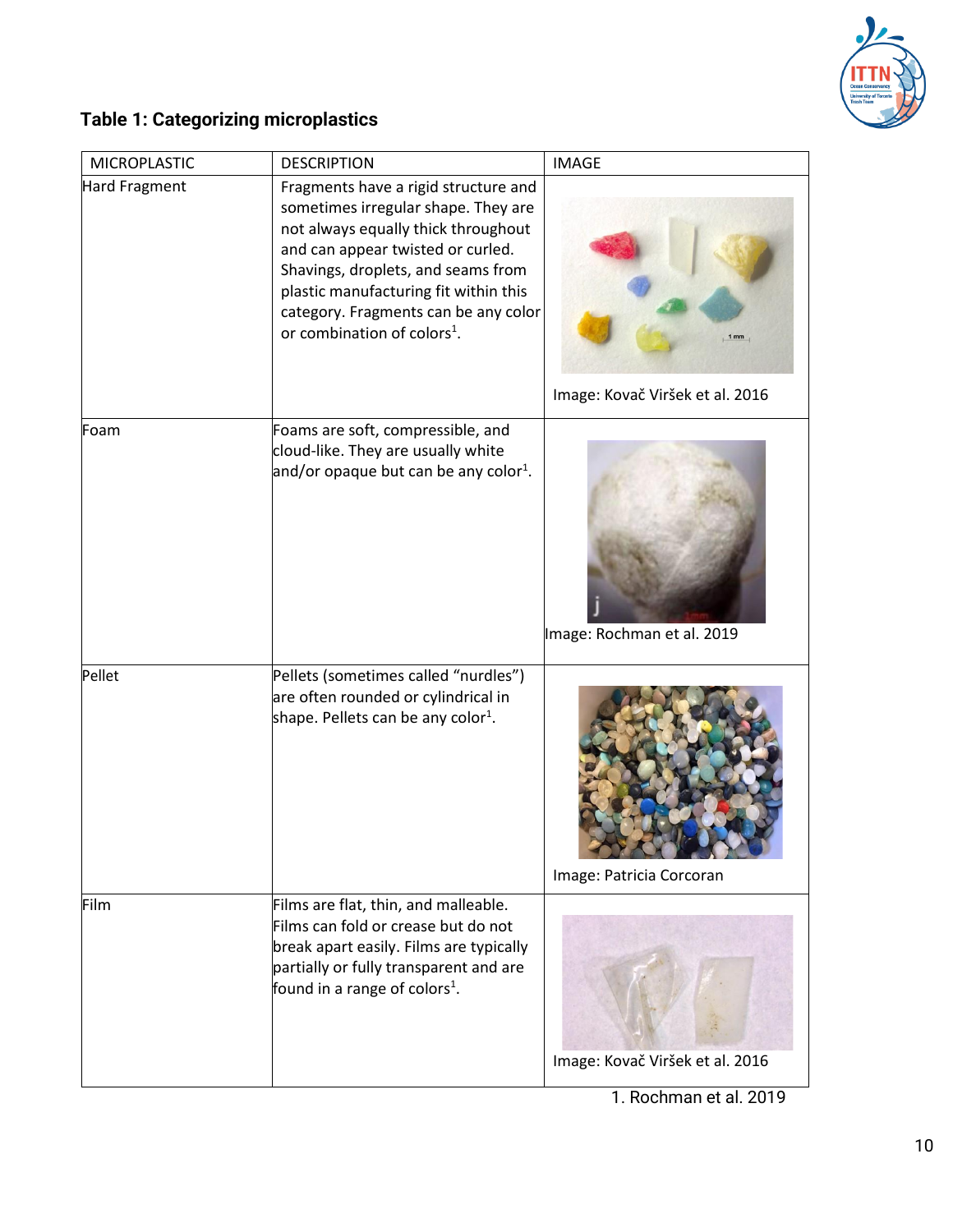

## **APPENDIX B: Constructing the 2 mm Sieve**

## **Procedure:**

- 1) Create the frame. If you are using a plastic tub or box sieve, cut out the bottom using the hacksaw (or similar equipment). If you are using wood to construct the frame, cut your wood to size with mitered ends, drill two long screws in each corner to connect the four pieces together.
- 2) Cut the hardware cloth to your desired size using the tin snips (or similar equipment).
- 3) Attach the hardware cloth to the tray, using your preferred method (e.g. duct tape, staple gun, etc).
- 4) Refer to Image 1 & Image 2 as examples of the finished product.





Image 1 Image 2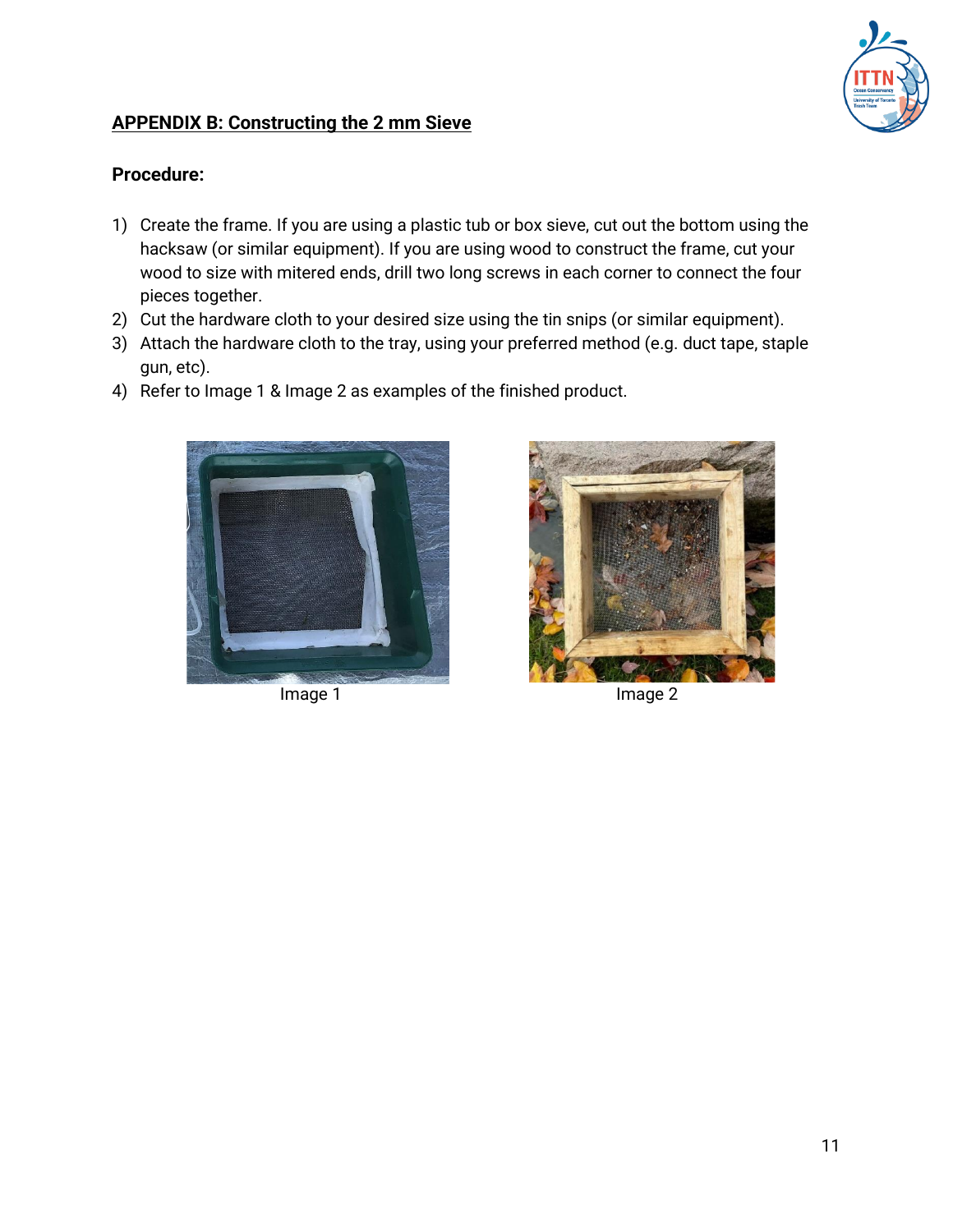

## **APPENDIX C: Constructing the French-press Sieve**

### **Procedure:**

- 1) Confirm internal diameter of bucket (A) measuring approximately 3" from the bottom. It is important that you measure 3" from the bottom as buckets taper slightly from top to bottom and leaving 3" will allow room to trap the plant material.
- 2) Cut a circle of wire mesh (B) at a diameter  $\frac{1}{2}$ " less than the measurement (A) noted in step 1 – Refer Image 1.



Image 1

- 3) Cut the wood strip (E) to the length (A) noted in step 1.
- 4) Mount the cabinet pull (C) to the center of the wood strip  $(E)$  Refer Image 2 & 3.



5) Attach the bottom of the wood strip to the wire mesh, stapling on the bottom.